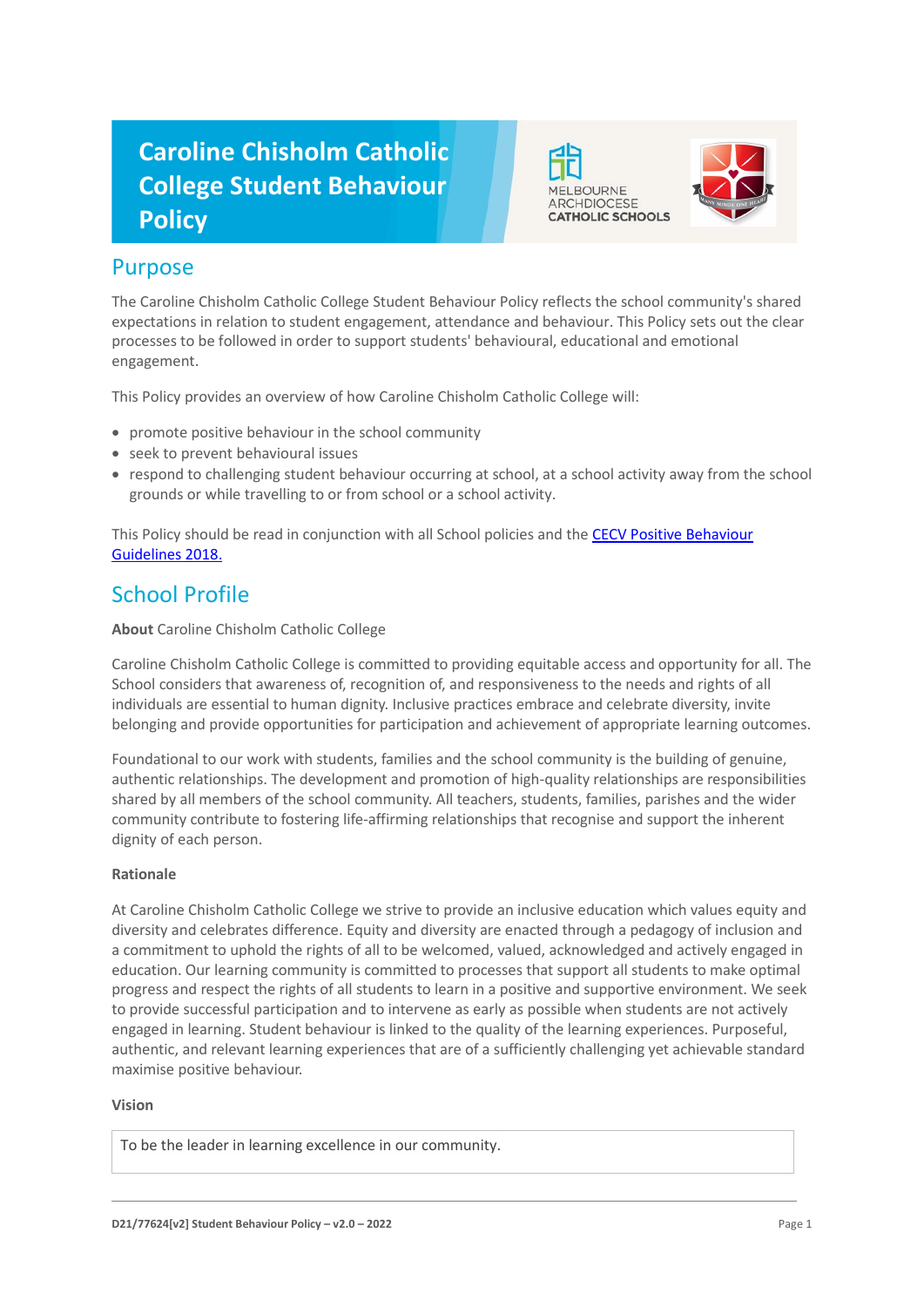#### **Mission**

To educate and prepare our students to be the best they are called to be in a faith-filled and inclusive community.

#### **Aims**

Our school is a community that exemplifies the gospel values of love, forgiveness, justice and truth. Our school community recognises that everyone has the right to be respected, to feel safe and be safe and, in turn, our school community acknowledges each member's own obligation to behave responsibly. This Policy is intended to guide our school's actions. It has been developed in consultation with the school community and seeks to prioritise respectful relationships and safety in response to the rights and needs of all members of the school community. A safe and supportive environment respects the rights of all students to learn, the rights of all teachers to teach and the rights of all members of the school community to be safe.

Every person at the school has a right to feel safe, to be happy and to learn. Therefore our school aims:

- to promote the values of honesty, fairness and respect for others
- to acknowledge the worth of all members of the community and their right to work and learn in a positive environment
- to maintain good order and harmony
- to affirm cooperation as well as responsible independence in learning
- to foster self-discipline and to develop responsibility for one's own behaviour.

#### **Guiding Principles**

Caroline Chisholm Catholic College strives to build a safe and positive school environment that is guided by Gospel values and honours the dignity of the individual, the family and the school.

The development and promotion of high-quality relationships are responsibilities shared by all members of the school community. Teachers, students, families, parish members and the wider community contribute to and share in the responsibility to foster life-affirming relationships that recognise and support the inherent dignity and safety of each person. All members of the school community are expected to contribute to the mission and vision of the school and to understand their rights and acknowledge their obligation to behave responsibly.

As a provider of Catholic education, the Principal will take into account the need for the school community to represent and conform with the doctrines, beliefs and principles of the Catholic faith when making decisions regarding matters of school administration, including enrolment. Pupils and families who are members of other faiths are warmly welcomed at our school. However, the school reserves its right to exercise its administrative discretion in appropriate circumstances, where it is necessary to do so to avoid injury to the religious sensitivities of the MACS school community.

It is vitally important that the school is made fully aware of each child's individual circumstances insofar as these may impact upon his or her physical, functional, emotional or educational needs, particularly where the school is required to provide additional support to the child.

### **Definitions**

• Behaviour is defined as the way in which one acts or conducts oneself, especially towards others. In general terms, it can be considered to be anything we say or do.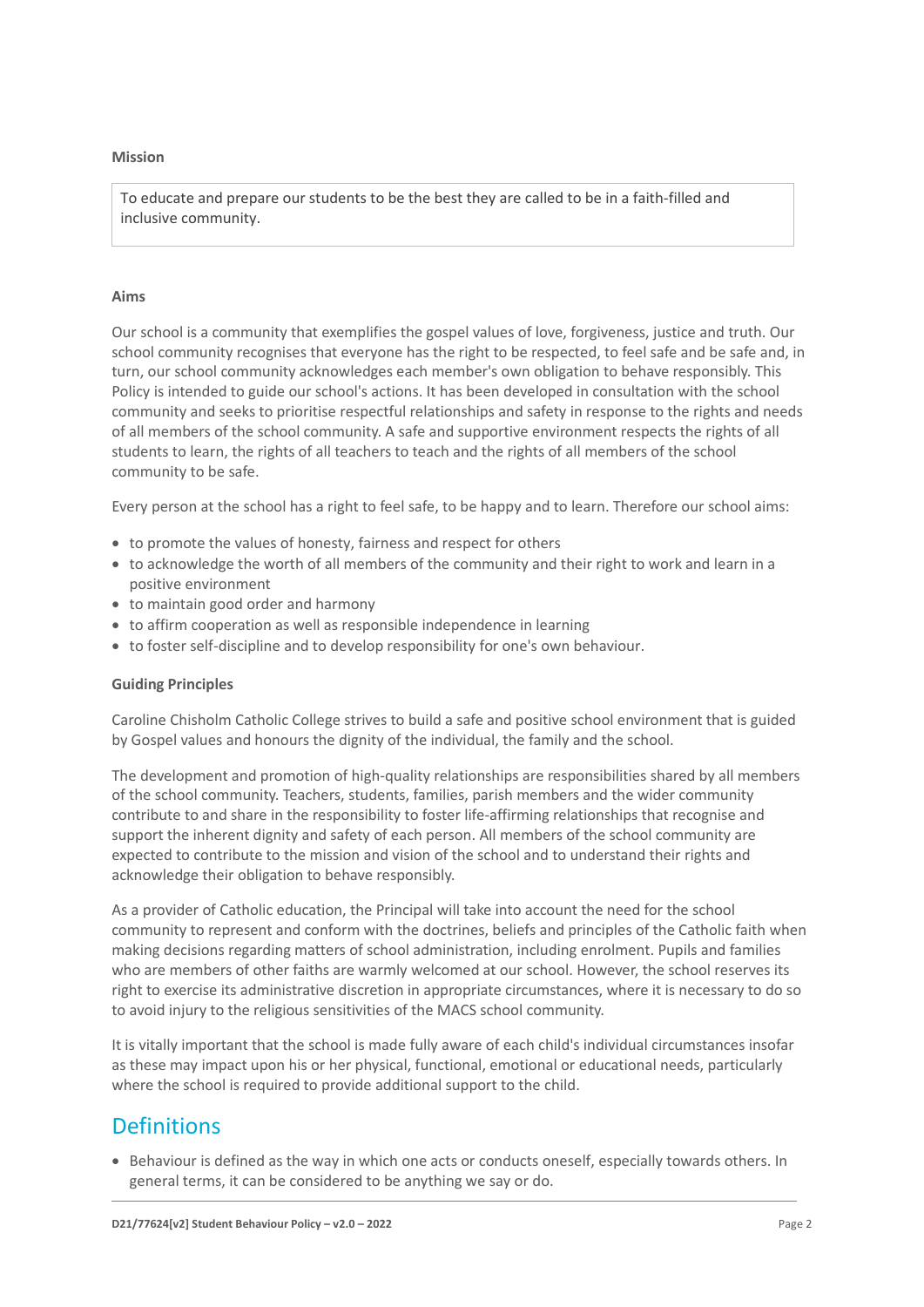- Appropriate behaviour is behaving in a manner that is suitable for a public gathering, respecting the other members of the forum (class, meeting, assembly, gathering) and treating others as you would wish to be treated. Members are encouraged to take responsibility for their actions and to show mutual respect, maturity, and common sense. In general, appropriate behaviour is any behaviour that contributes to the positive learning environment and aligns with our school rules, codes of conduct and behavioural expectations.
- Inappropriate behaviour or unacceptable behaviour (including bullying, harassment and victimisation), may involve actions, words or physical gestures that could reasonably be perceived to be the cause of another person's distress or discomfort. Unacceptable behaviour does not have to be face-to-face, and may take many forms such as gestures, written, telephone or e-mail communications or through social media.
- Discriminatory conduct is conduct whereby an individual is treated less favourably on the basis of a relevant attribute, including their sex, race, sexual orientation, age, disability, religion, physical appearance or belief or gender reassignment. Such action may constitute discriminatory conduct that is contrary to Commonwealth and Victorian anti-discrimination legislation.
- Bullying is a broad concept which may generally be characterised as offensive, intimidating, malicious or insulting behaviour, an abuse or misuse of power through means that undermine, humiliate, denigrate or injure the recipient. Bullying generally involves a series or pattern of events in which one individual has demonstrated unacceptable behaviour towards another individual. Please refer to Caroline Chisholm Catholic College Anti-Bullying Policy for further details.
- Challenging behaviour is behaviour that significantly challenges the day to day functioning of the school. The behaviour impacts on learning and interrupts students' and staff capacity to feel safe or function in a safe and orderly environment.
- At risk behaviour is any behaviour that has the potential to cause harm or injury to self or other. This includes physical, emotional or psychological harm.
- Criminal offences refers to forms of unacceptable behaviour that may be serious enough to constitute a criminal offence. If Caroline Chisholm Catholic College becomes aware that an offence has been or may have been committed, these concerns will be reported to the police or other authorities, as appropriate.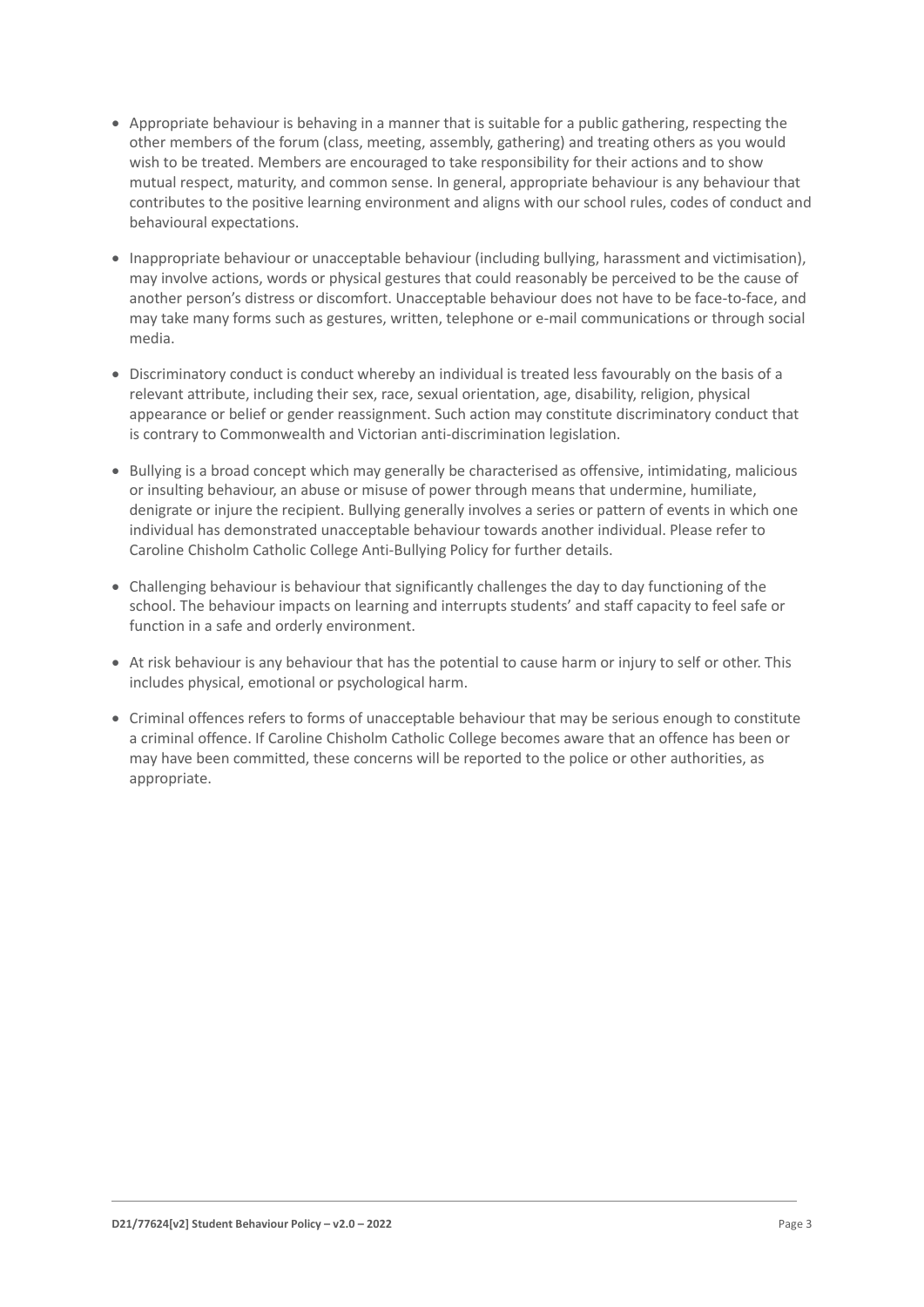# Legislative Context

The *Education Training and Reform Regulations 2017* (Vic.) (sch 4 cl 12) outlines the School's obligations to ensure that the care, safety and welfare of all students attending the School. In discharging its duty of care responsibilities, the School and teaching staff must exercise professional judgment to achieve a balance between ensuring that students do not face an unreasonable risk of harm and encouraging students' independence and maximising learning opportunities. Non-teaching staff, volunteers and external providers must exercise judgment appropriate in the circumstances. The school must also comply with legislation related to Occupational Health and Safety for staff.

This document is informed by relevant Australian and Victorian legislation including:

- *Education and Training Reform Act 2006* (Vic.)
- *Education and Training Reform Regulations 2017* (Vic.)
- *Disability Discrimination Act 1992* (Cth)
- *Disability Standards for Education 2005* (Cth)
- *Equal Opportunity Act 2010* (Vic.)
- *Occupational Health and Safety Act 2004* (Vic.).

This document should be read in combination with the CECV Positive Behaviour Guidelines 2018 and is also informed by the following resources:

- Victorian Registration and Qualifications Authority (VRQA) policy requirements
- National Safe Schools Framewor[k http://www.education.gov.au/national-safe-schools-framework-0](http://www.education.gov.au/national-safe-schools-framework-0)
- eXxcel: Wellbeing for Learning in Catholic School Communities
- Health Promoting Schools Framework [www.ahpsa.org.au](http://www.ahpsa.org.au/)
- CECV Intervention Framework 2015 [www.cecv.catholic.edu.au/publications/CECV-Intervention-](http://www.cecv.catholic.edu.au/publications/CECV-Intervention-Framework.pdf)[Framework.pdf](http://www.cecv.catholic.edu.au/publications/CECV-Intervention-Framework.pdf)
- Diocesan policy and regulations
- [CECV Safe and Sound Practice Guidelines](https://www.cecv.catholic.edu.au/getmedia/bad5e328-b5f9-4742-a66c-0c7f20ae21ff/Safe-and-Sound-Practice-Guidelines.aspx)

# Shared Behaviour Expectations

The School recognises the importance of providing clear guidance and expectations which are applicable to all members of the school community.

| The table below sets out the School's expectations for its students, parents/guardians/carers and staff. |  |  |  |
|----------------------------------------------------------------------------------------------------------|--|--|--|
|                                                                                                          |  |  |  |

| <b>Students are expected to:</b>                                                                             | <b>Parents/Guardians/Carers</b><br>are expected to:                                                                                                        | <b>Principals/Teachers and Staff</b><br>will:                                                                                                                                   |
|--------------------------------------------------------------------------------------------------------------|------------------------------------------------------------------------------------------------------------------------------------------------------------|---------------------------------------------------------------------------------------------------------------------------------------------------------------------------------|
| take responsibility for their<br>learning and have high<br>expectations in themselves<br>that they can learn | have high expectations of<br>1.<br>their child's behaviour,<br>understand and support<br>the implementation of the<br>School's behavioural<br>expectations | promote positive<br>1.<br>reinforcement and<br>enhance student self-<br>esteem by having a<br>planned approach for<br>recognising and<br>responding to appropriate<br>behaviour |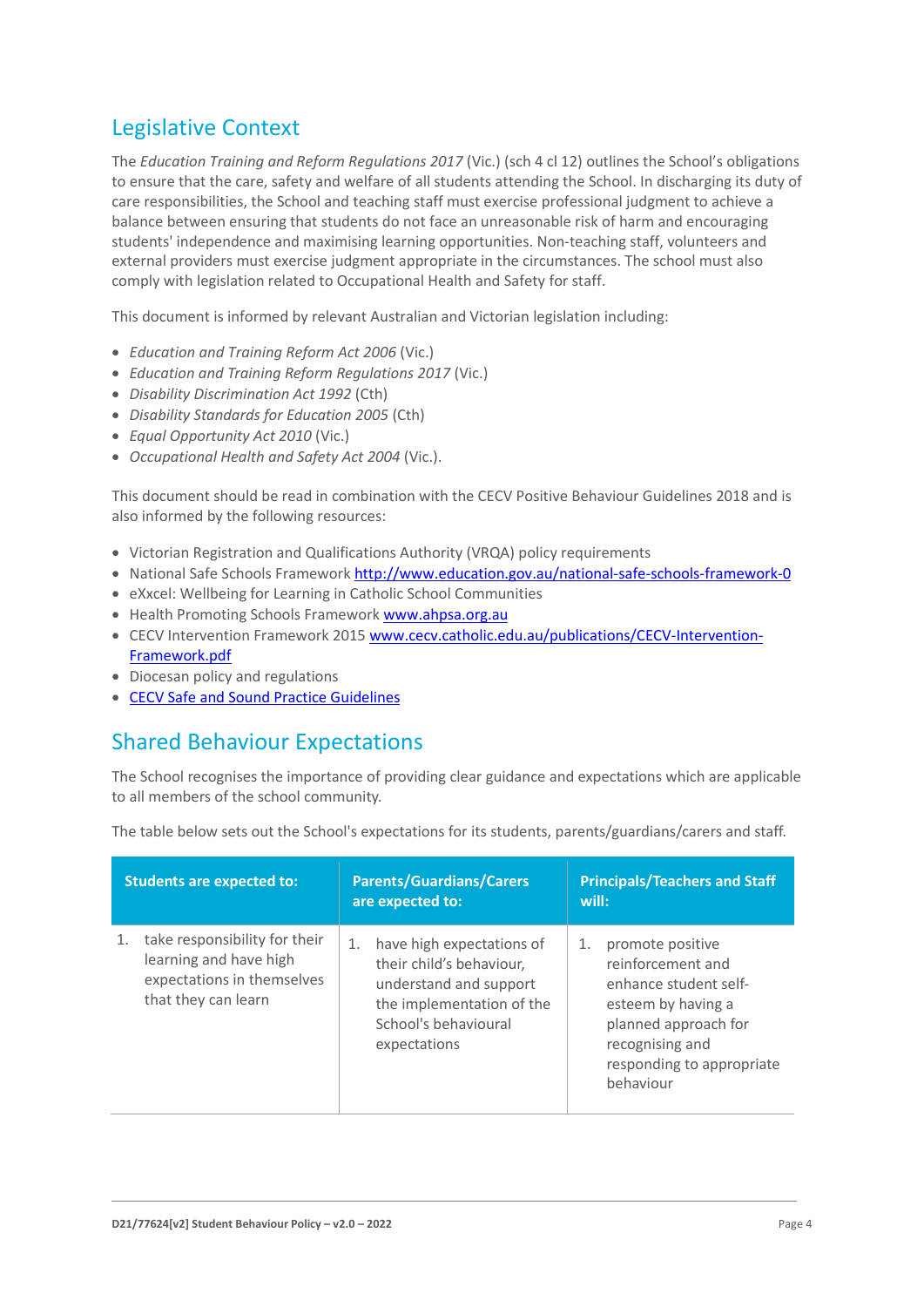| 2. | model the School's core<br>values of respect,<br>endeavour,<br>communication, trust and<br>teamwork                                                                                                                                                                                    | 2. | openly communicate with<br>the School in regard to<br>their child's circumstances                                                                                                                                                                                                                                                                                                                                                                | 2. | deliver an inclusive and<br>comprehensive<br>curriculum which<br>promotes positive<br>behaviours and<br>emphasises the well-<br>being of every child<br>focusing on pro-social<br>behaviours                                                                                                  |
|----|----------------------------------------------------------------------------------------------------------------------------------------------------------------------------------------------------------------------------------------------------------------------------------------|----|--------------------------------------------------------------------------------------------------------------------------------------------------------------------------------------------------------------------------------------------------------------------------------------------------------------------------------------------------------------------------------------------------------------------------------------------------|----|-----------------------------------------------------------------------------------------------------------------------------------------------------------------------------------------------------------------------------------------------------------------------------------------------|
| 3. | take responsibility for their<br>own behaviour and the<br>impact of their behaviour<br>on others                                                                                                                                                                                       | 3. | cooperate with the School<br>by assisting in the<br>development and<br>enforcement of strategies<br>to address individual<br>needs                                                                                                                                                                                                                                                                                                               | 3. | employ whole school and<br>classroom practices to<br>establish a climate in<br>which appropriate<br>behaviour is the norm for<br>all students and focus on<br>the implementation of<br>preventative and early<br>intervention strategies to<br>deal with attendance and<br>behavioural issues |
| 4. | comply with this Policy and<br>work with teachers and<br>parents in developing<br>strategies to improve<br>outcomes to:<br>obey all reasonable<br>a)<br>requests of staff<br>respect the rights of<br>b)<br>others to be safe and<br>learn<br>respect the property<br>C)<br>of others. | 4. | provide complete,<br>accurate and up to date<br>information when<br>completing an enrolment<br>form and supply the<br>School, prior to and during<br>the course of enrolment,<br>with any additional<br>information as may be<br>requested, including<br>copies of documents such<br>as medical/specialist<br>reports (where relevant to<br>the child's schooling),<br>reports from previous<br>schools, court orders or<br>parenting agreements | 4. | consistently apply this<br>Policy through a shared<br>collegiate understanding<br>and only exclude students<br>in extreme circumstances                                                                                                                                                       |
|    |                                                                                                                                                                                                                                                                                        | 5. | comply with the school's<br>behaviour aims and the<br>school's Code of Conduct<br>and to support the school<br>in upholding prescribed<br>standards of dress,<br>appearance and<br>behaviour, in accordance<br>with the terms of your<br>child's enrolment at the<br>School.                                                                                                                                                                     | 5. | plan for the professional<br>development needs of all<br>staff to enable them to<br>develop and maintain<br>positive relationships with<br>their students, to<br>understand the diverse<br>circumstances of students<br>and provide support to<br>those who are vulnerable                    |

 $\equiv$ 

 $\overline{\phantom{0}}$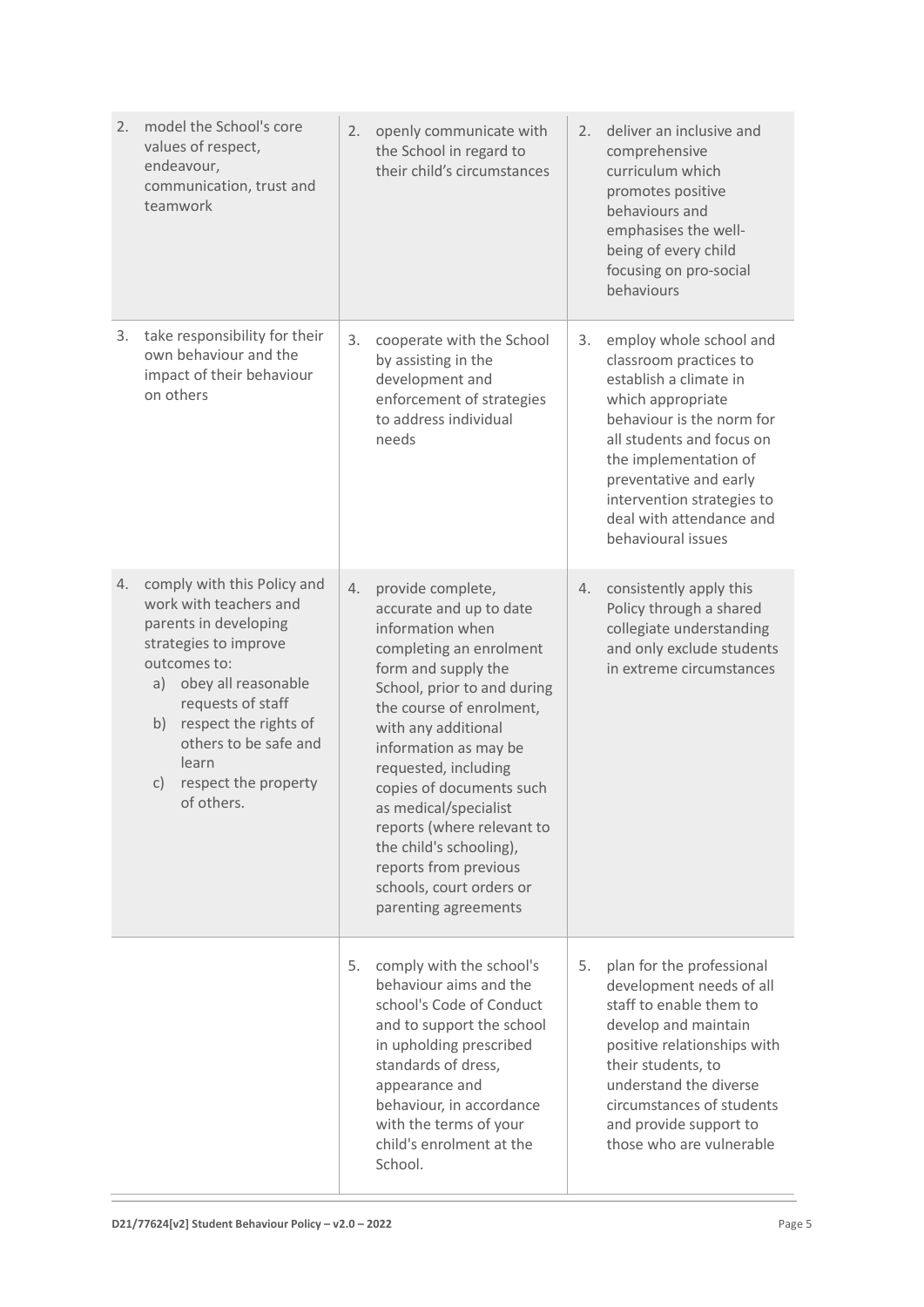|                                                                                                                                                                                                                                                                                                                                                       | or who have special<br>needs.                                                                                                                                                                                                                                                                                             |
|-------------------------------------------------------------------------------------------------------------------------------------------------------------------------------------------------------------------------------------------------------------------------------------------------------------------------------------------------------|---------------------------------------------------------------------------------------------------------------------------------------------------------------------------------------------------------------------------------------------------------------------------------------------------------------------------|
| acknowledge and<br>6.<br>understand that<br>unacceptable behaviour<br>by a child, or repeated<br>behaviour by a parent or<br>guardian that, in the<br>school's view, is<br>unacceptable and<br>damaging to the<br>partnership between<br>parent/guardian/carer and<br>school, may result in<br>suspension or termination<br>of the child's enrolment. | recognise that for some<br>6.<br>students (including<br>vulnerable students or<br>students with disabilities)<br>additional support may be<br>needed in the form of<br>staged responses and staff<br>are committed to working<br>with families to<br>reintegrate students in an<br>educational setting after<br>exclusion |

# Attendance Expectations

Ensuring that students attend school each day is a legal requirement. It is also a shared expectation of all students, parents and the wider school community, focusing on positive and pro-social behaviours together with prevention and early intervention.

The school recognises the importance of providing clear guidance on student attendance that is applicable to all members of the school community.

Full details on attendance, expectations to promote attendance, and attendance/absence procedures are set out in the school's **Attendance Policy** and associated Department of Education and Trainin[g School](https://www2.education.vic.gov.au/pal/attendance/guidance)  [attendance guidelines.](https://www2.education.vic.gov.au/pal/attendance/guidance)

# School Actions and Consequences

Student engagement, regular attendance and positive behaviours will be supported through relationship based whole-school practices, as well as targeted and individualised support when required. Effective student behaviour change and student behaviour support is enhanced through internally-based school support structures, and externally-based family, education, community and interagency partnerships. The School will apply a range of supports and measures to address inappropriate student behaviour. Where a student acts in breach of the behaviour standards of our school community, the School will institute a staged response, in accordance with the [CECV Positive Behaviour](https://www.cecv.catholic.edu.au/getmedia/bc1d235d-9a98-4bb4-b3ac-84b50fa7c639/CECV-Positive-Behaviour-Guidelines_FINAL2.aspx?ext=.pdf) Guidelines 2018. Where applicable, an incident report will be completed and provided to the Principal or relevant staff member noting the templates provided in the CECV Positive Behaviour Guidelines

### **Positive reinforcement of appropriate behaviour**

Caroline Chisholm Catholic College will implement culturally inclusive strategies to reinforce appropriate behaviour which may include verbal recognition, individual or class rewards, communication with parents/wider College community, as appropriate.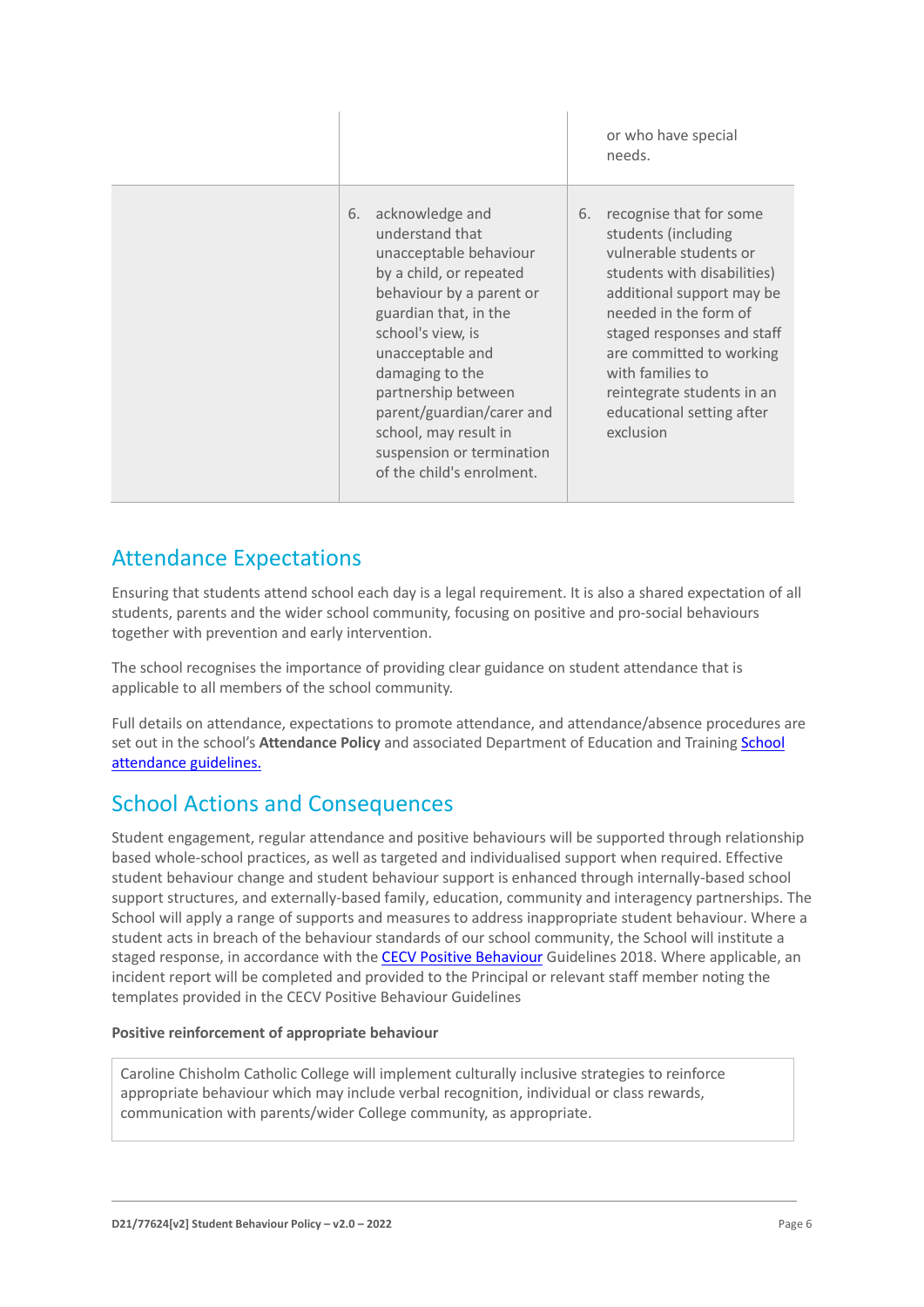### **Tier 1: School-wide supports**

Caroline Chisholm Catholic College implements culturally inclusive, school-wide preventative and early intervention strategies and practices for all its students to support positive behaviours, including:

- establishing predictable, fair and democratic classrooms and school environments
- providing physical environments that are conducive to positive behaviours and effective engagement in learning
- ensuring student participation in the development and implementation of whole school expectations
- empowering students by creating opportunities to take responsibility and be involved in decision making
- monitoring attendance and academic progress of students with the view to recognising students at risk and intervening early
- developing Personalised Learning Plans (PLP) in consultation with the Program Support Group (PSG) where appropriate for individual students.

### **Tier 2: Targeted supports**

In addition to Tier 1 supports, some students may require targeted support or interventions to meet behavioural standards, including regular attendance. These students will be supported through a culturally appropriate staged response, including:

- understanding the student's background and needs
- ensuring a clear understanding of expectations by both students and teachers
- providing consistent school and classroom environments
- scaffolding the student's learning program
- data collection and documentation of incidents relating to the management of student behaviours to inform decision making
- revision of the Personalised Learning Plan (PLP) and creation of a Behaviour
- support Plan (BSP) or Attendance Maximisation Plan (AMP) as appropriate
- parent consultation via phone, videoconference or interview
- the Design and Implementation of support strategies that assist the student to self-calm such a quiet space or designated alternative area that they can go to if they are feeling overwhelmed
- case conference with specialist providers or MACS consultants (this may include Aboriginal and Torres Strait Islander or EAL/New Arrival/Refugee Learning Consultants where culturally appropriate).

### **Tier 3: Intensive intervention**

When Tier 1 and Tier 2 systems are in place, the foundation for implementing Tier 3 supports is established. Complex behaviours are targeted to remediate and prevent further escalations. Support provided to students at Caroline Chisholm Catholic College will be aligned directly with the goals and targets set out in the students' Personalised Learning Plan (PLP), Behaviour Support Plan (BSP) and Student Safety Plan. Data systems provide school personnel with accurate, timely and practical information for making decisions about the fidelity and impact of individualised interventions that:

- value the student and support positive interaction
- have a clear data-informed strategy focused on preventing the occurrence of an identified behaviour by avoiding or adapting the circumstances that usually trigger this behaviour
- focus on building skills and developing alternative preferred behaviours
- consider the motivation for or functions of behaviours
- use the student's strengths and interests to increase success.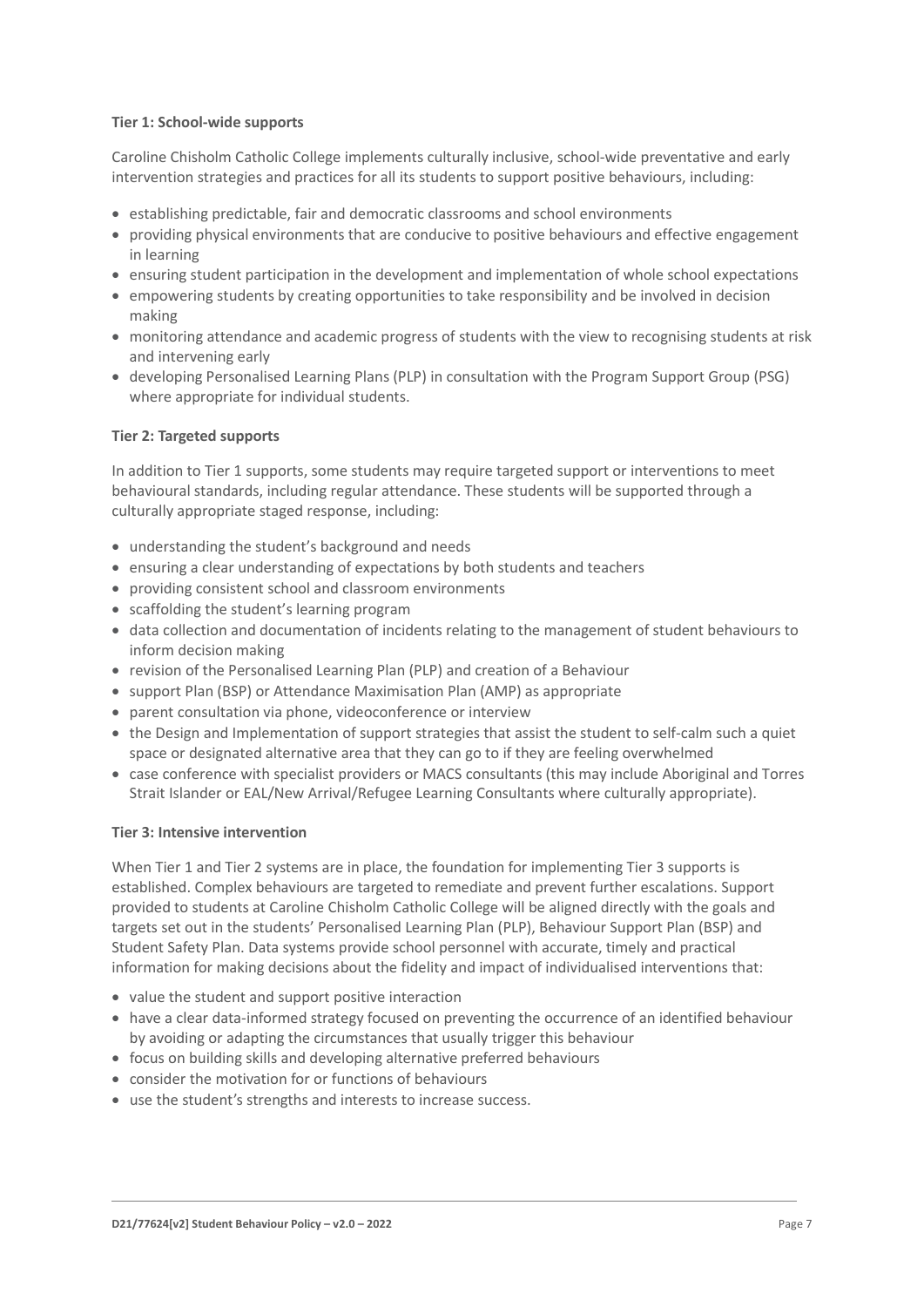Caroline Chisholm Catholic College will implement more intensive intervention strategies for students presenting with complex and ongoing difficulties or extended school refusal. Development of plans will require support from parents/carers and will often require consent to access specialised services.

Caroline Chisholm Catholic College will support students with complex behaviours of concern through a culturally appropriate staged response which will generally include:

- ongoing implementation of universal and Tier 2 strategies
- use of data to inform and monitor the implementation of evidence-based interventions
- regular Program Support Group meetings to review PLP, BSP, safety plans and/or Attendance Maximisation Plans
- consultations with mutually agreed specialised support services
- implementation of explicit, data informed strategies designed to support the student to display safe behaviours. The design of the individualised support will be informed by the identified function of the behaviour and the explicit teaching of skills and desired behaviours.

#### **Consequences for student misbehaviour**

Caroline Chisholm Catholic College adopts a staged response to challenging behaviour and appropriate reinforcement of appropriate behaviour noting that an effective Behaviour Support Plan (BSP) is developed to support the student in learning skills required for positive social interaction, along with the ability to become a more effective and successful learner. Consequences for misbehaviour are also implemented which may take the form of:

- non-verbal warning e.g. eye contact/hand movement/shake of head/teacher positioning to stand near misbehaving student/s
- verbal warning which identifies the misbehaviour and gives student the opportunity to change his/her behaviour
- moving student in the room to a less disrupting situation
- separating student from the class for a short period of time to provide an opportunity for the student to settle
- readmission to class activity based on student being de-escalated
- student required to stay in after class for set period of time
- student required to complete work during recess/lunchtime
- student engaged in restorative actions supervised by classroom teacher
- student re-entry meeting.

When concerns arise about a student's on-going behaviour or when a student is displaying chronic patterns of problem behaviour, Caroline Chisholm Catholic College will implement a targeted response to identify and address the presenting issues and reinforce replacement behaviours. This may involve the following support strategies:

- convening a Program Support Group (PSG) meeting involving parents/guardians/carers/Learning Diversity/Wellbeing coordinator and the student where appropriate.
- developing/Revising a Personalised Learning Plan (PLP) or attendance plan
- development/Revision of a Behaviour Support Plan (BSP) and/or Safety Plan where appropriate for individual students
- referral to MACS or external Health or Allied Health providers
- consultation with external professionals, paediatrician, psychologist specialist practitioner
- contact with the MACS Regional Office.

Disciplinary measures may be used as part of a staged response to challenging behaviour in combination with other engagement and support strategies to address the range of factors that may have contributed to the student's behaviour. Measures should always be proportionate to the nature of the behaviour, and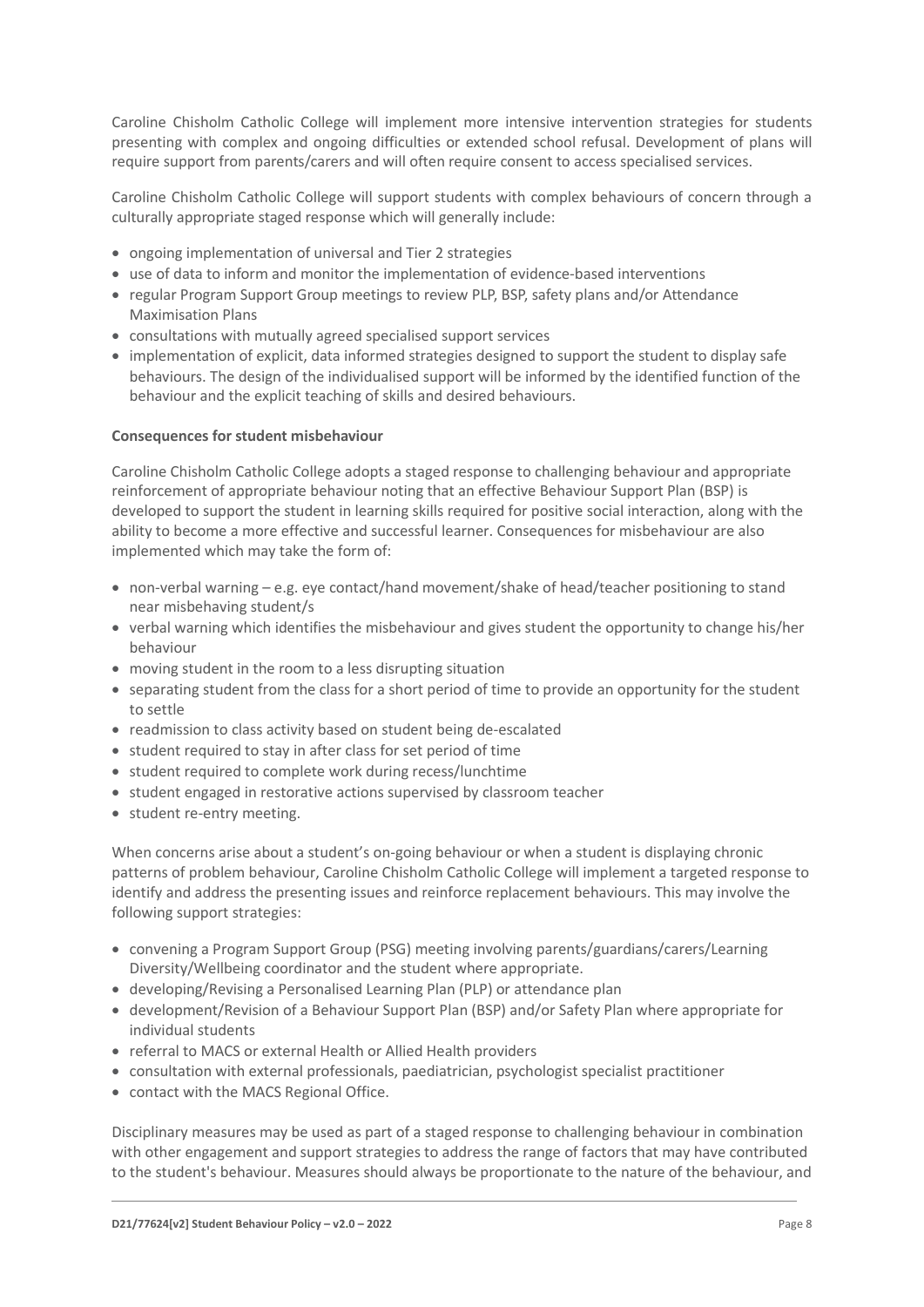are best used with support measures to identify and address causes of the behaviour and implementation of strategies to limit reoccurrence of inappropriate behaviour. Supportive actions and any disciplinary measures will be implemented in accordance with the CECV Positive Support Guidelines 2018 and may include:

- review of Behaviour Support and Safety Plans with specialised support
- restorative practice
- withdrawal of privileges
- withdrawal from class activities for a specified period. Where appropriate, parents/guardians/carers will be informed of such withdrawals
- detention
- withdrawal from class if a student's behaviour significantly interferes with the rights of other students to learn or the capacity of a teacher to teach a class. In situations where the student is not able to comply with the instruction to relocate, the class (all other students) will be relocated/ evacuated. The student may be temporarily isolated from regular classroom activities to provide an opportunity to de-escalate or for a specified period of time. Parents/guardians/carers should be informed of such withdrawals.
- in circumstances where the student is unable to calm, remains in a heightened state of anxiety or is a danger to self or others, the parents/guardians/carers will be asked to take the student home for the remainder of the school day.
- contracts for conduct/attendance/bullying
- suspension (in-school and out of school)
- negotiated transfer
- expulsion
- referral to police, DHHS, emergency service or appropriate agency.

A student may be excluded from school in situations where all other measures have been implemented without success, or where an immediate suspension is the only appropriate course of action in response to the student's behaviour which may put the health, safety and well-being of other students, staff or themselves at significant risk or where actions require reporting to police or appropriate agencies.

If other strategies are unsuccessful in modifying student behaviour, the School will follow the MACS Pastoral Care Policies regarding suspension, negotiated transfer and expulsion.

#### **Corporal punishment**

The use of corporal punishment is expressly prohibited at Caroline Chisholm Catholic College and under the *Education and Training Reform Act 2006* (Vic).

#### **Consultation**

As every child's educational needs can change over time, it will often be necessary for the school to review any additional assistance that is being provided to the child, in consultation with parents/guardians/carers and the child's treating medical/allied health professionals, in order to assess:

- whether the additional assistance remains necessary and/or appropriate to the child's needs
- whether the additional assistance is having the anticipated positive effect on the child's individual physical, functional, emotional or educational goals
- whether additional specialised assistance is required
- whether it remains within the school's ability to continue to provide the additional assistance, given any limitations that may exist.

#### **Restraint and Seclusion**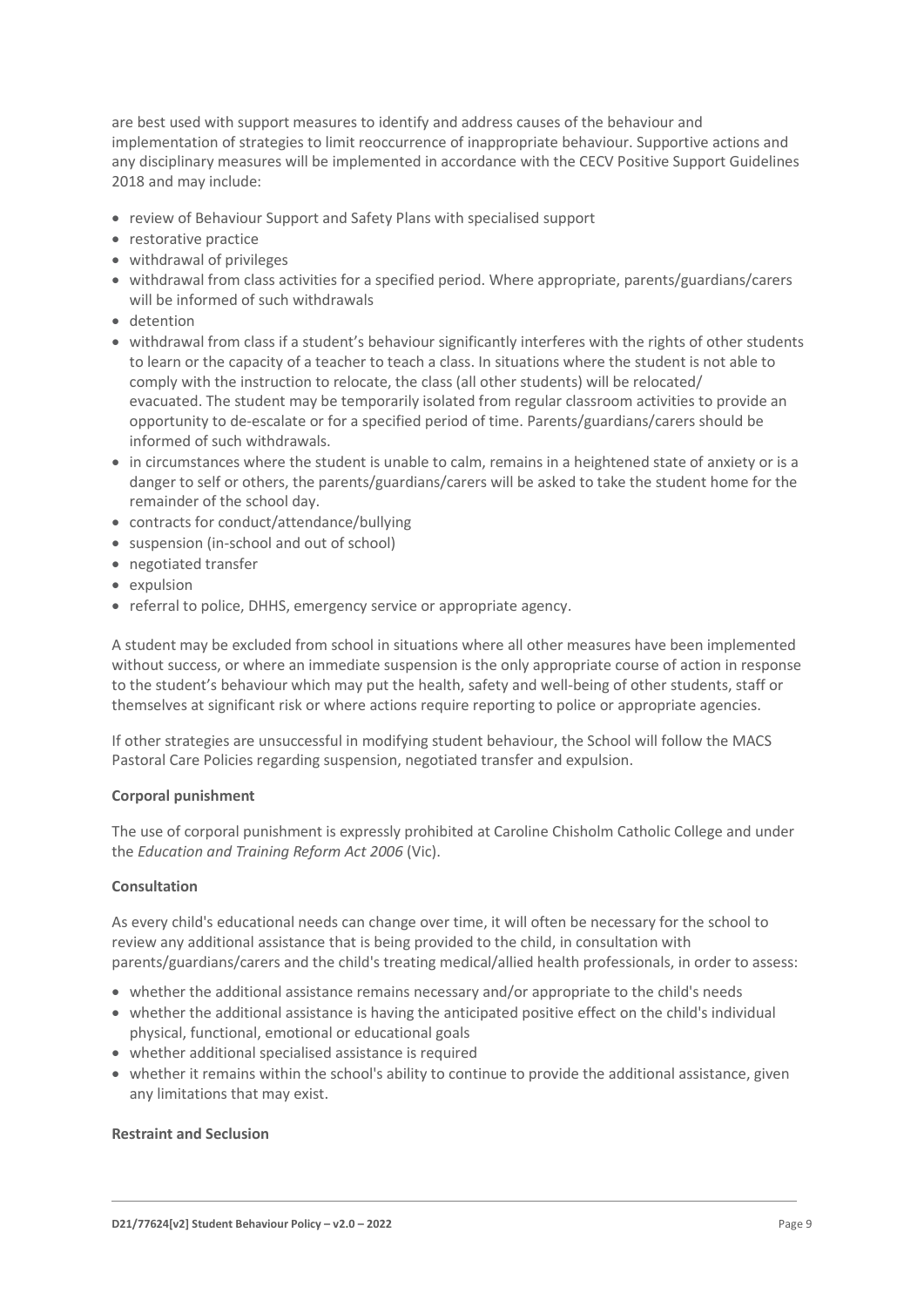Caroline Chisholm Catholic College will undertake actions to prevent the need for the use of restraint or seclusion in accord with the CECV Positive Behaviour Guidelines 2018.

In alignment with the CECV Positive Behaviour Guidelines 2018:

**Physical restraint** is defined as the use of force to prevent, restrict or subdue the movement of a student's body or part of their body where the student is not free to move away. Restraint does not include protective physical interventions, which involve physical contact to block, deflect or redirect a student's actions, or disengage from a student's grip.

**Seclusion** is the solitary confinement of a person in a room or area from which their exit is prevented by a barrier or another person. Seclusion includes situations where a person is left alone in a room or area and reasonably believes they cannot leave that room or area even if they may physically be able to (e.g. the door is not locked). In extreme circumstances, e.g. in response to behaviours that cause harm to self or others, teachers will respond by exiting the other students from the learning space to ensure their safety. Where the student continues to display threatening and dangerous behaviour (e.g. wielding a bat), staff will seek to limit harm to others by isolating the student for the minimum amount of time required for the student to calm. Seclusion does not include the use of a safe place, time out or chill out rooms, being conditions that are set up to support the student and often included in Behaviour Support Plans.

If a student is placed in a separate room as a means of seclusion, staff will maintain appropriate supervision of the student.

Whilst Caroline Chisholm Catholic College acknowledges that that prevention is the best strategy, there are limited circumstances in which restraint or seclusion may be deemed appropriate. In making a decision to implement any form of restraint or seclusion, Caroline Chisholm Catholic College staff are aware that their actions may directly increase the risk of injury and trauma, both for the student and for the staff member themselves. Such decisions are usually required to be made in times of high stress. Actions that may be considered reasonable will be made by staff present and will depend on the individual circumstances of each case as a matter of professional judgment.

The use of restraint or seclusion does not form part of any of [Caroline Chisholm Catholic College's Behaviour Support Plans or Student Safety Plan. Restraint and seclusion will only be used in limited emergency situations, as outlined below.

1. The student's behaviour poses an imminent threat of physical harm or danger.

- 2. The action is reasonable in all the circumstances.
- 3. There is no less restrictive means of responding in the circumstances.

In the event that restraint or seclusion is used, the least restrictive form of restraint/seclusion will be used for the minimum time possible. The restraint/seclusion will cease as soon as the immediate danger for the student or others is averted.

The clear priority when managing such an incident will be the safety of all concerned. Caroline Chisholm Catholic College's staff involved in an incident of restraint or seclusion will immediately notify the principal and provide for the immediate care and safety or those concerned. The student's parents/guardians/carers will be contacted. A post-incident evaluation and report will be completed in accord with the templates and processes outlined in the CECV Positive Behaviour Guidelines 2018.

# Identifying, Assessing and Mitigating Risk

To assist the school to discharge its safety responsibilities, Caroline Chisholm Catholic College will adhere to an Occupational Health & Safety Program through which potential safety hazards are identified and analysed in terms of the likelihood of an event occurring, and the potential consequences if the event was to occur. A similar risk based approach is taken with respect to Student Duty of Care, with the definitions of likelihood and consequences. Caroline Chisholm Catholic College will refer to MACS publications and may engage the services of the MACS for the purpose of assessing student safety risks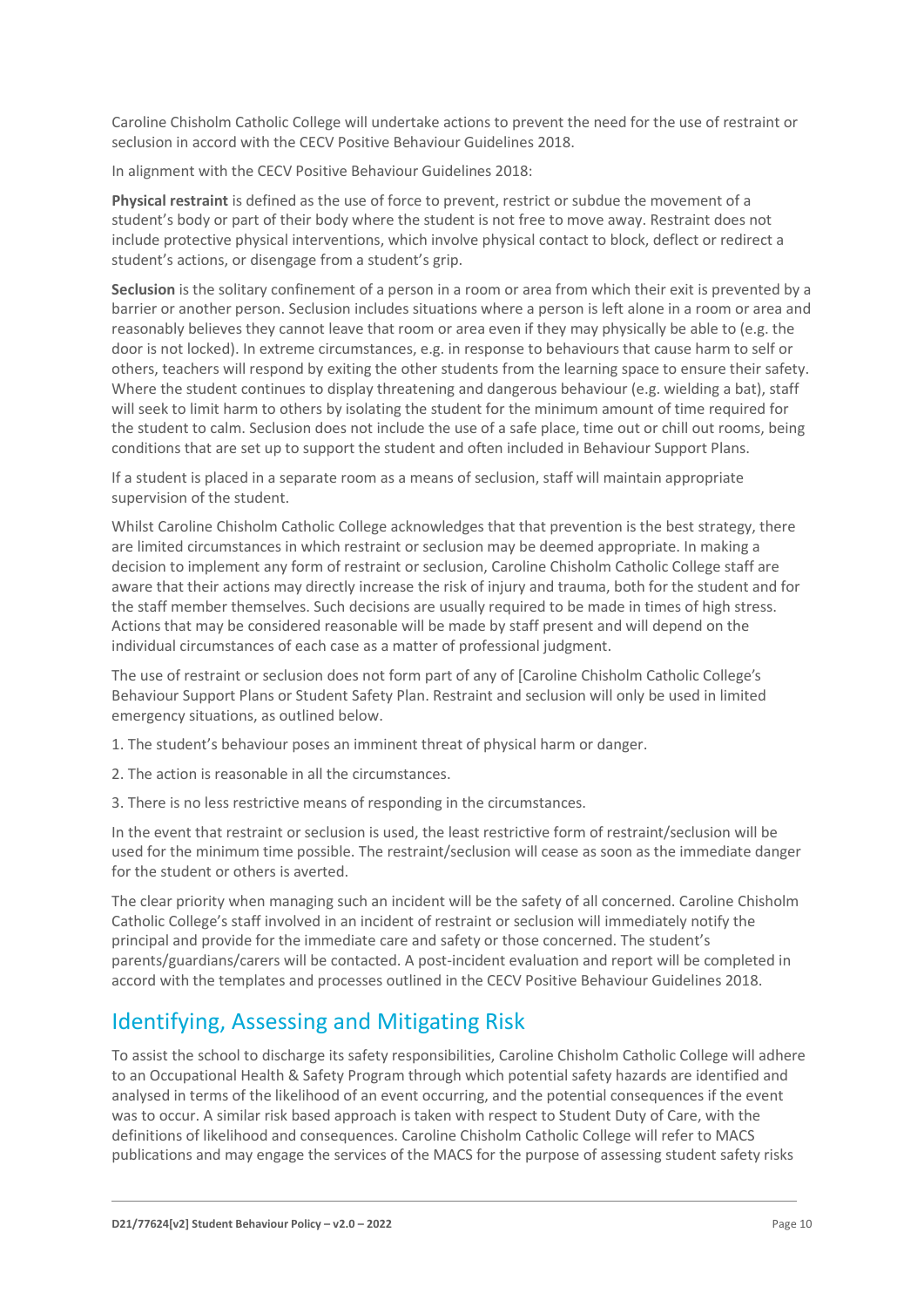and determining how best to minimise those risks and support the needs of the students, staff and broader community.

It is important that all staff consistently enforce school rules and safety policies, and actively engage in ensuring and promoting the physical and emotional wellbeing of students.

References:

- CECV Positive Behaviour Guidelines 2018 Templates
- Behaviour Support Template
- Student Safety Plan Template (A&B)
- Record of Restraint and Seclusion
- Post Incident Checklist for Principals
- Risk Assessment Tool
- Diocesan policy and regulations
- CECV Safe and Sound Practice Guidelines

# Identifying, Assessing and Mitigating Risk General Information relating to disciplinary measures

- **Withdrawing privileges** Caroline Chisholm Catholic College can withdraw student privileges as a consequence of breaching classroom or school behavioural standards. Caroline Chisholm Catholic College notes that the specific privileges withdrawn may vary between students based on the individual student's support plan, however they may include things such as representing the school at inter-school sports or attendance at a school event. This must be time-limited and the risk to the student's engagement should be taken into account. The student must be told why privileges are withdrawn, and how they should behave for privileges to be reinstated.
- **Withdrawal from class** If a student's behaviour significantly interferes with the rights of other students to learn or the capacity of a teacher to teach a class or where there is possibility of harm to others, that student may be temporarily removed from regular classroom activities. In more serious cases the student may be required to leave the classroom for a specified period of time. Schools have a duty of care to ensure that students are supervised at all times, including when they are removed from a class. Where appropriate, parents/guardians/carers will be informed of such withdrawals.

Withdrawal from class does not constitute formal school exclusion such as suspension (including inschool suspension) or expulsion.

• **Suspension, Negotiated Transfer or Expulsion.** In some instances it may be appropriate to suspend or expel a student who consistently compromises the safety and order of the school in order to protect the learning environment for remaining students and continue with effective teaching.

Suspension and expulsion are serious disciplinary measures and are for when other measures have not produced a satisfactory response, or where there is a threat to another person and immediate action is required.

• **Suspension** occurs when a student's attendance at school has been temporarily withdrawn on the authority of the principal, for a set period of time.

Suspension allows the parties involved to reflect on and enter into dialogue about the behaviour and circumstances that have led to the suspension, and to plan and/or review learning and behaviour supports to assist a student to engage positively with school and learning.

• **Negotiated transfer** means a documented and mutually agreed move to another school is arranged. Negotiated transfer occurs when all other pastoral and discipline measures, including suspension, have